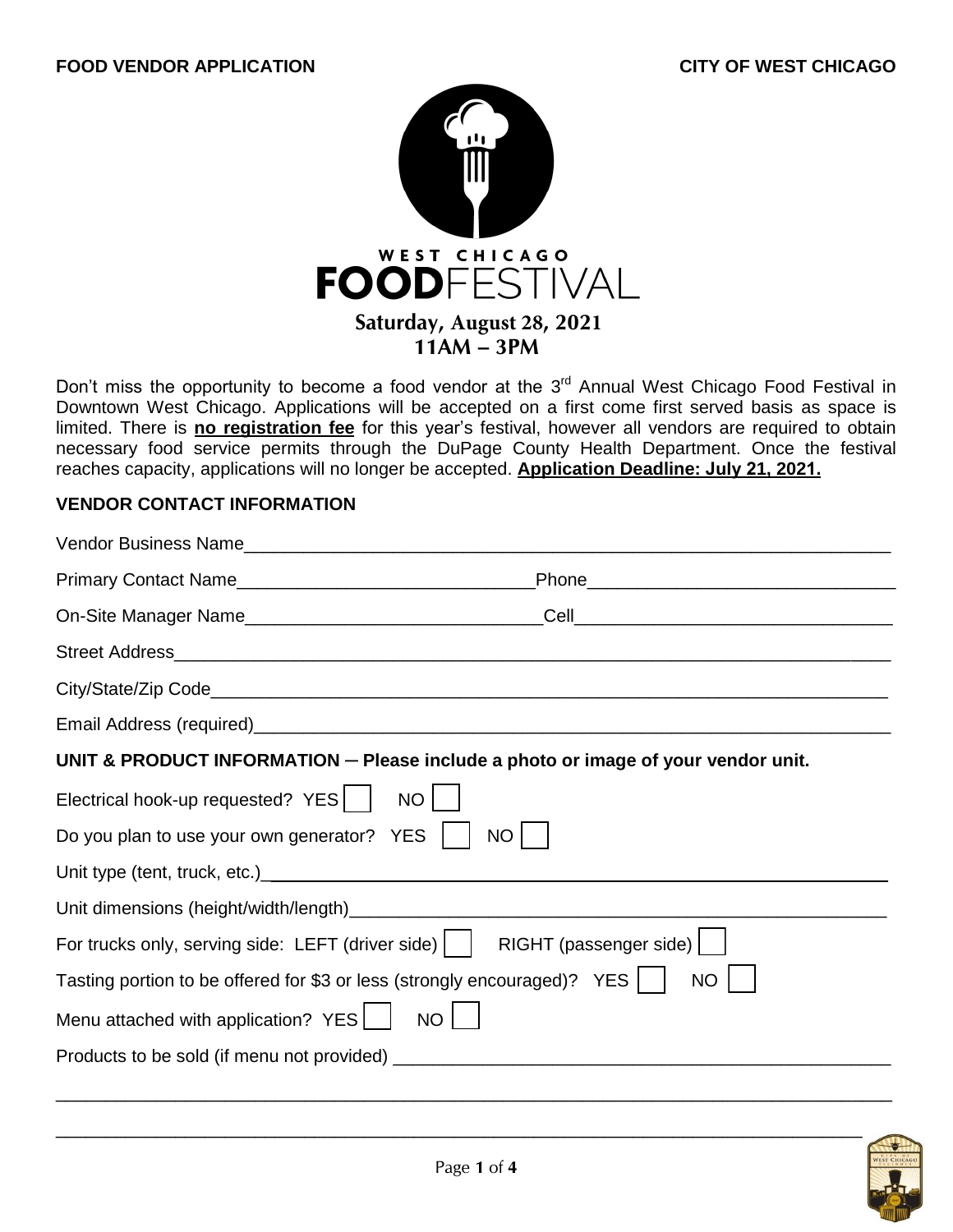### **VENDOR ASSIGNMENT INFORMATION**

Submission of a completed application does not guarantee acceptance into the event. Once accepted, vendor participation is pending approval of insurance documentation and approval from the DuPage County Health Department. Approved vendors will be provided with their space assignments, set-up times, and other logistics information by email within two weeks of the event.

### **ELECTRICAL NEEDS**

#### *If electrical hook-up is requested, please describe each electrical need below.*

| Type of Application | Quantity | Volts | Watts | Amps | Outlet (110 V or 220 V) |
|---------------------|----------|-------|-------|------|-------------------------|
|                     |          |       |       |      |                         |
|                     |          |       |       |      |                         |
|                     |          |       |       |      |                         |
|                     |          |       |       |      |                         |

### **DUPAGE COUNTY HEALTH DEPARTMENT**

Vendors are required to obtain necessary food service permits through the DuPage County Health Department (DCHD). For more information, visit [www.dupagehealth.org](http://www.dupagehealth.org/) or call 630-682-7400, ext. 7046. *Food service permit application(s) and payment must be submitted directly to the DCHD no later than 10 days prior to the event.* The DCHD and the City of West Chicago will schedule applicable inspections as needed. Vendors must arrive at their designated time slots and be set up in time for scheduled inspections. Vendors must pass inspections in order to participate in the event.

# **PROMOTIONAL MATERIALS**

In order to promote your business in our event publicity materials, please send a copy of your logo in PNG format to nstefan[@westchicag](mailto:nstefan@westchicago.org)o.org and share your social media information below.

| <b>Source</b> | <b>Page Name or URL</b> | Handle (Example: @CityofWestChicago) |
|---------------|-------------------------|--------------------------------------|
| Facebook      |                         |                                      |
| Instagram     |                         |                                      |
| Twitter       |                         |                                      |
| Website       |                         |                                      |

For questions or more information, please contact:

Nicolette Stefan, Special Events Coordinator nstefan@westchicago.org 630-293-2200, ext. 176

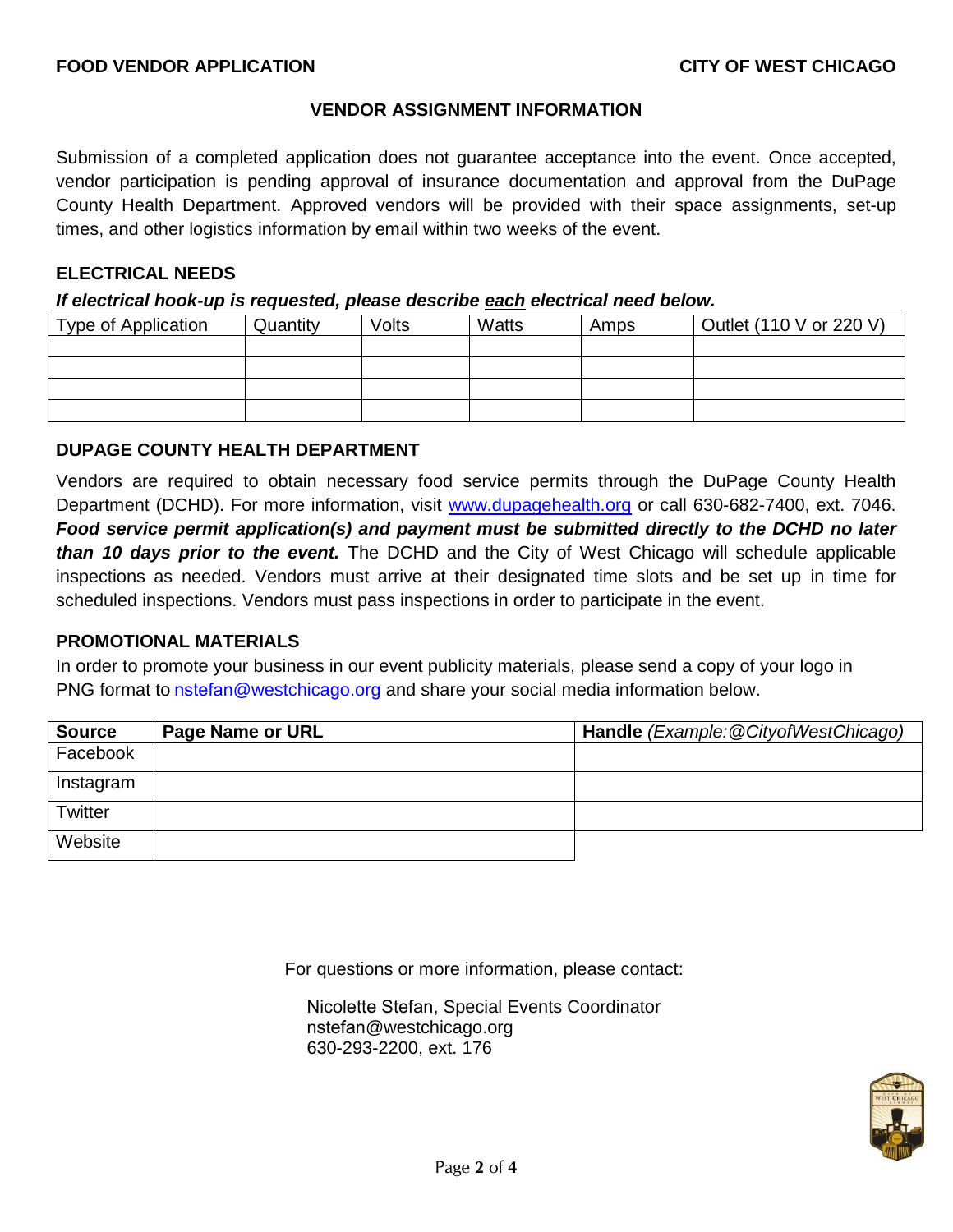## **VENDOR ACKNOWLEDGEMENT FORM**

- 1. Alcohol is not permitted at this event.
- 2. Water hook-up will not be provided.
- 3. Vendors are responsible for their own sales and financial management.
- 4. Collection of state sales tax is the responsibility of each vendor.
- 5. Vendors requesting electrical hook-up must provide each electrical need and type of application in order to be supplied with adequate power at the event.
- 6. Vendors must bring their own heavy-duty extension cords.
- 7. Tents, tables and chairs are not provided for vendor spaces. Each vendor is responsible for their own set-up, table, table covering and/or chairs. All tents must be weighted.
- 8. Food vendor units must not obstruct fire lanes.
- 9. All tents, display stands, tables, racks, shelves, etc., must be kept within the marked boundaries of each vendor's space out of consideration for other vendors and fire lane restrictions.
- 10. All items for sale must be priced. Vendors must supply receipts for all purchases.
- 11. Vendors agree that photographs taken at the event may be used for future event promotion.
- 12. Food vendors are required to acquire applicable permits through the DuPage County Health Department. For more information, visit [www.dupagehealth.org](http://www.dupagehealth.org/) or call 630-682-7400, ext. 7046.
- 13. **All vendors are required to submit a certificate of insurance applicable to the nature of services provided due no later than 21 days before the festival date. Vendors must comply with the following insurance requirements:**
	- a. Required limits are \$1 million in Commercial General Liability combined single limit per occurrence for bodily injury, and property damage and \$1 million per occurrence for personal injury. The general aggregate shall be no less than \$2 million for contractors/vendors.
	- b. In the box labeled "Description of Operations" the following language must appear: No additional endorsements limit coverage to additional insured beyond terms of actual additional endorsement. Coverage to the additional insured is primary and non-contributory. Additional insured: The City of West Chicago, its officials, employees, agents and volunteers. City named as cancellation notice recipient.
	- c. Also included should be the named event, date, times and if applicable location of the event.
	- d. If applicable, vendors shall furnish the City with evidence of Worker's Compensation coverage with statutory limits.
	- e. Vendors shall furnish the City original endorsements to support the coverage detailed on the certificate of insurance. Endorsements shall name "The City of West Chicago, its officials, agents, employees, and volunteers" as additional insured on a primary and non-contributory basis.
	- f. The insurance provider must submit the Certificate of Insurance directly to the event coordinator, preferably via email [\(specialevents@westchicago.org\)](mailto:specialevents@westchicago.org) or fax (630-293-1257), to be considered an original document.

**I commit to participate in the West Chicago Food Festival as a vendor. I have read all vendor requirements listed above and understand that failure to comply with the terms and conditions contained herein could result in the loss of my vendor space. If I can no longer fulfill this commitment, I will provide the City with a cancellation notice at least one week prior to the festival.** 

\_\_\_\_\_\_\_\_\_\_\_\_\_\_\_\_\_\_\_\_\_\_\_\_\_\_\_\_\_\_\_\_\_\_\_\_\_\_\_\_\_\_\_\_\_\_\_\_\_\_\_\_\_\_\_\_\_\_\_\_\_\_\_\_\_\_\_\_\_\_\_\_\_\_\_\_\_\_\_\_\_\_\_\_ **Name of Organization**  \_\_\_\_\_\_\_\_\_\_\_\_\_\_\_\_\_\_\_\_\_\_\_\_\_\_\_\_\_\_\_\_\_\_\_\_\_\_\_\_\_\_\_\_\_\_\_\_\_\_\_\_\_\_\_\_\_\_\_\_\_\_\_\_\_\_\_\_\_\_\_\_\_\_\_\_\_\_\_\_\_\_\_\_ **Signature of Authorized Person Title Date**